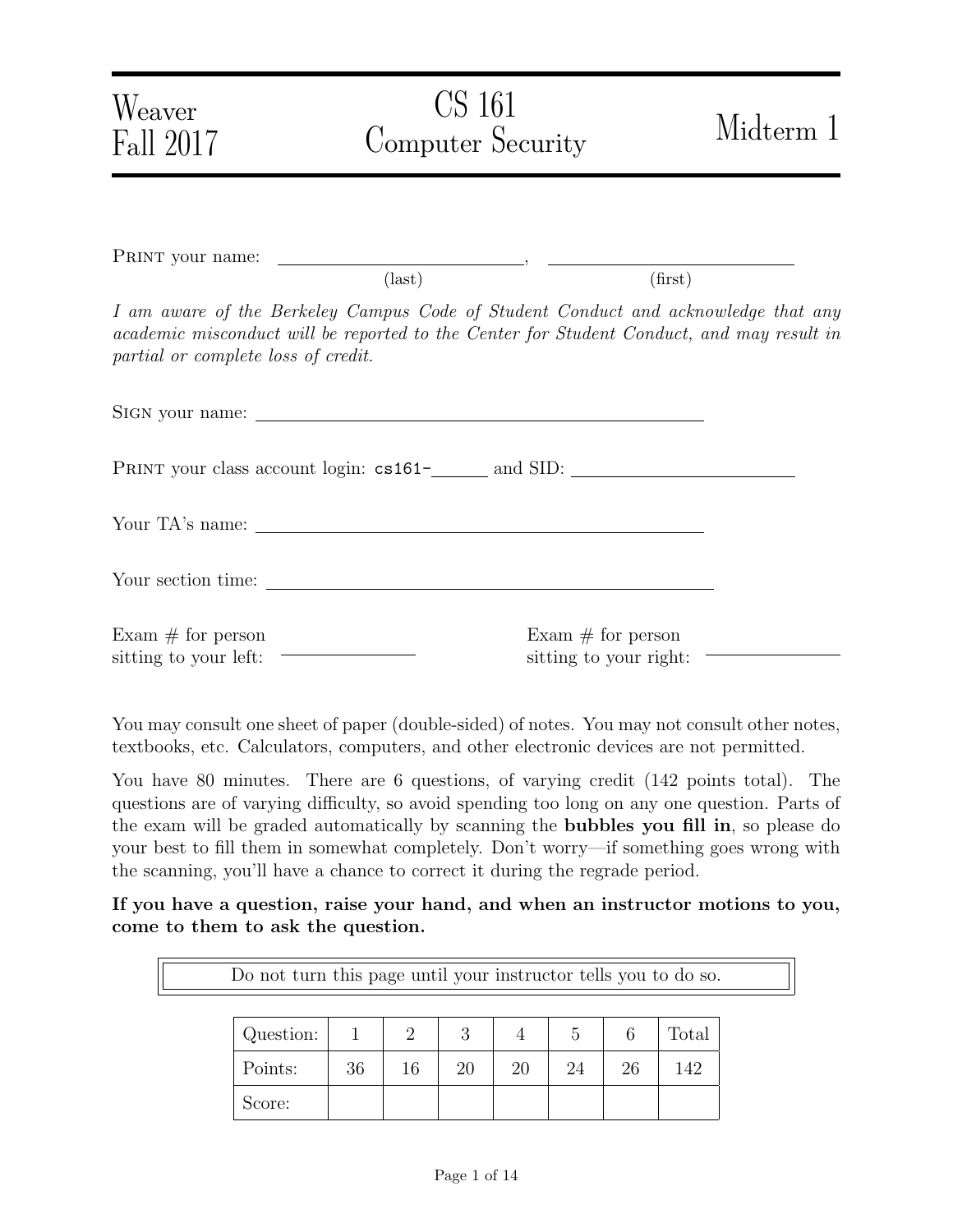### Problem 1 *Multiple Guess* (36 points)

- (a) (4 points) You are writing some encryption routines. In it you reuse a nonce in a block cipher. Which are true? (Mark all which apply.)
	- If using CTR mode, you lose all confidentiality against a known plaintext attack.
	- If using CTR mode, you lose all confidentiality against a chose ciphertext attack.
	- Nick's spirit will reach out from your monitor and club you over the head for needlessly writing cryptographic code.
- (b) (8 points) Mark all true statements:
	- Stack canaries can not protect against all stack overflow attacks
	- A format-string vulnerability can overwrite a saved return address even when stack canaries are enabled
	- A one time pad is impractical because you can never reuse a one time pad
	- ALSR, stack canaries, and NX all combined are insufficient to prevent exploitation of all stack overflow attacks
- If using CFB mode, you lose IND-CPA
- If using CFB mode, you lose all confidentiality against a known plaintext attack.
- If using CBC mode, you lose IND-CPA
- If using ECB mode, you never had IND-CPA to lose
- RSA is only believed to be secure, there is no actual proof
- HMAC does not leak information about the message if the underlying hash is secure.
- Authentication implicitly also provides data integrity
- Salting a password does not prevent offline brute force attacks
- Failing to salt stored passwords ususally indicates programmer negligence
- (c) (4 points) You have multiple independent detectors in series so that if any detector triggers you will notice the intruder. Which are true? (Mark all which apply.)

You are employing defense in depth. Your false positive rate will increase.

Your false negative rate will decrease. Your false positive rate will decrease.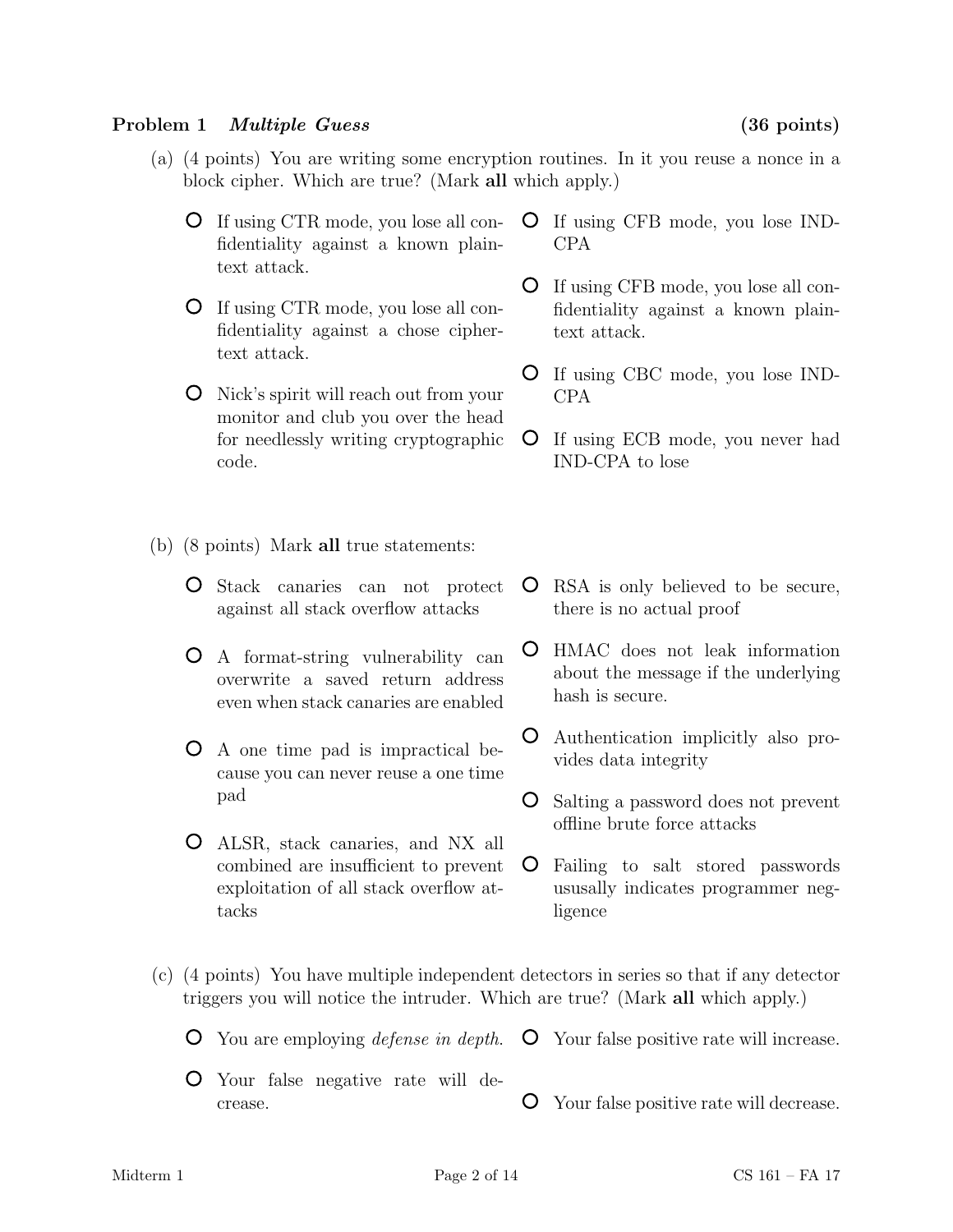- (d) (4 points) You have a non-executable stack and heap. Which are true? (Mark all which apply.)
	- An attacker can write code into  $\circ$  An attacker can use Return Oriented memory to execute. Programming
	- Buffer overflows are no longer exploitable Format-String vulnerabilities may still be exploitable
- (e) (4 points) Which are true about RSA encryption? (Mark all which apply.)
	- RSA encryption without padding is  $\circ$  RSA encryption provides integrity IND-CPA
	- Padding involves simply adding 0s RSA signatures provide integrity
- (f) (4 points) Which of the following modes provides a guarentee of IND-CPA when properly used? (Mark all which apply.)

| $\bullet$ One-Time Pad | $O$ CBC |
|------------------------|---------|
| O ECB                  | O CTR   |

(g) (4 points) Which of the following modes provides an integrity guarente? (Mark all which apply.)

| <b>O</b> One-Time Pad | $O$ CBC |
|-----------------------|---------|
|                       |         |

O ECB O CTR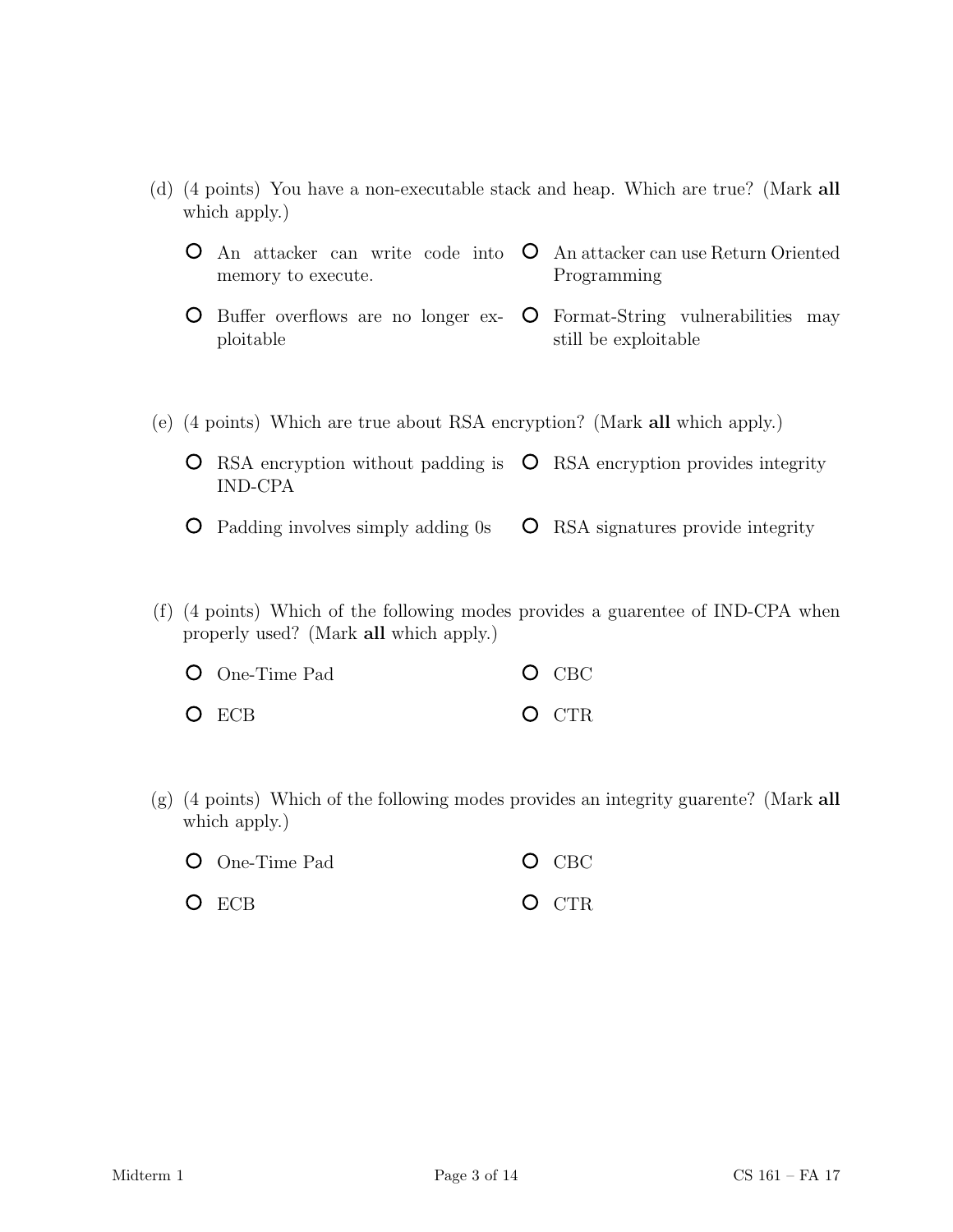(h) (4 points) Which of the following make offline dictionary attacks harder? (Mark all which apply.)

| <b>O</b> Slower hash functions | <b>O</b> Password Salt                         |  |
|--------------------------------|------------------------------------------------|--|
| Faster hash functions          | <b>O</b> Having users select high<br>passwords |  |
| (i) (0 points) I am "Outis"?   |                                                |  |

 $O$  Yes  $O$  No

entropy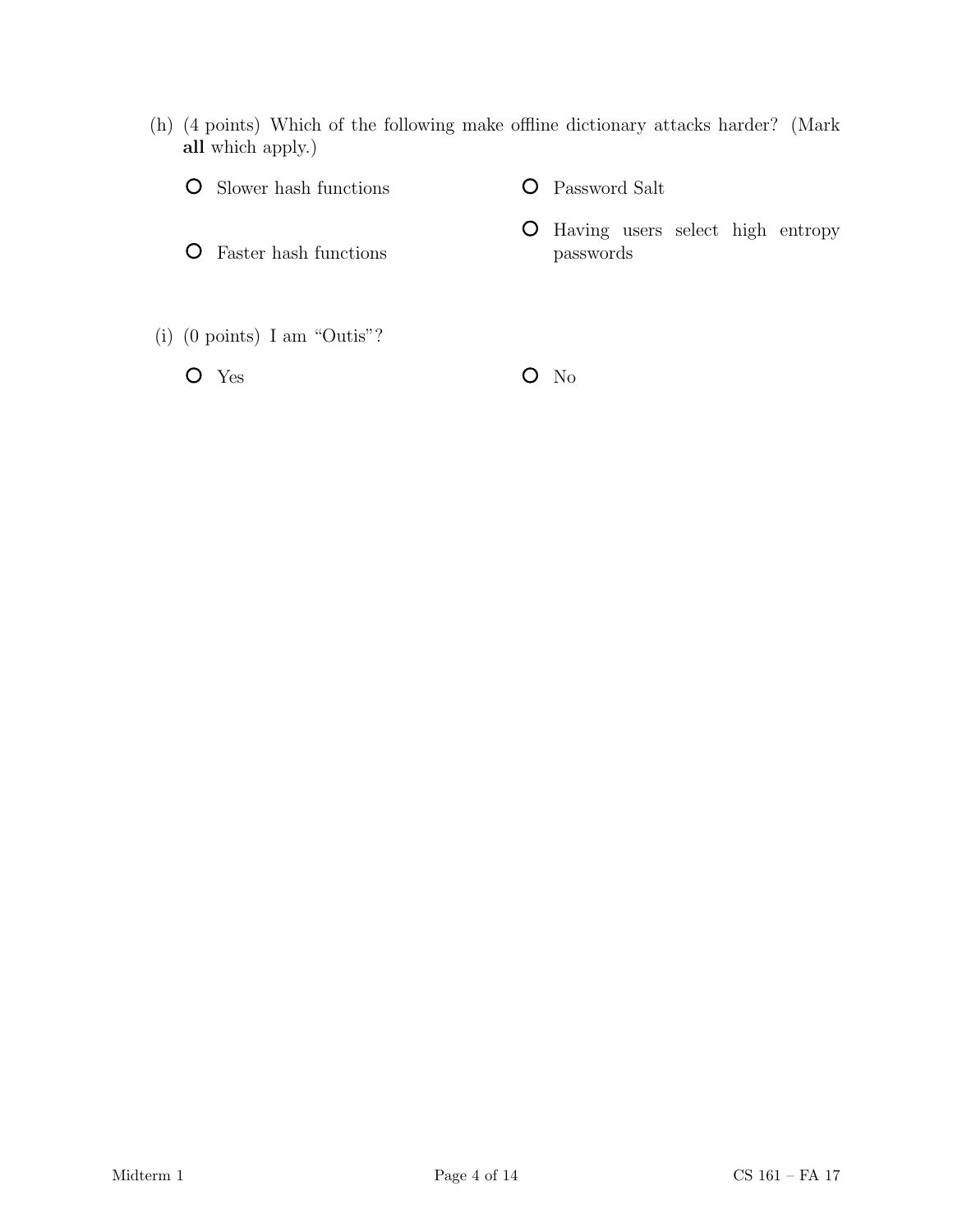Problem 2 A Random Attempt at a Random Number Generator (16 points) Consider the following pseudo-code for a pRNG which has Seed, Generate, and Reseed functions. Generate generates 32b values, and the LameRNG uses two cryptographic primitives, a SecureHash (which produces a 256b value), and SecureEncrypt $(M, \text{key})$ , a secure block cipher operating on 32b blocks and which uses a 256b key

```
State = \{ \text{key}, \text{ctr} \}Seed (entropy) {
   Key = SecureHash(entropy)
   ctr = 0}
Generate() {
   Return SecureEncrypt(ctr++, key)
}
Reseed(entropy) {
   Key = SecureHash(entropy)
}
```
- (a) (4 points) Assume that the attacker doesn't know the key and it is well seeded with entropy. Will generate() produce values that an attacker can't predict (appear random to the attacker) for at least the first 10 outputs?
- (b) (4 points) How many times can generate be called before it begins to repeat?
- (c) (4 points) Does this algorithm provide rollback resistance?
- (d) (4 points) There is a bug in Reseed(). Fix it: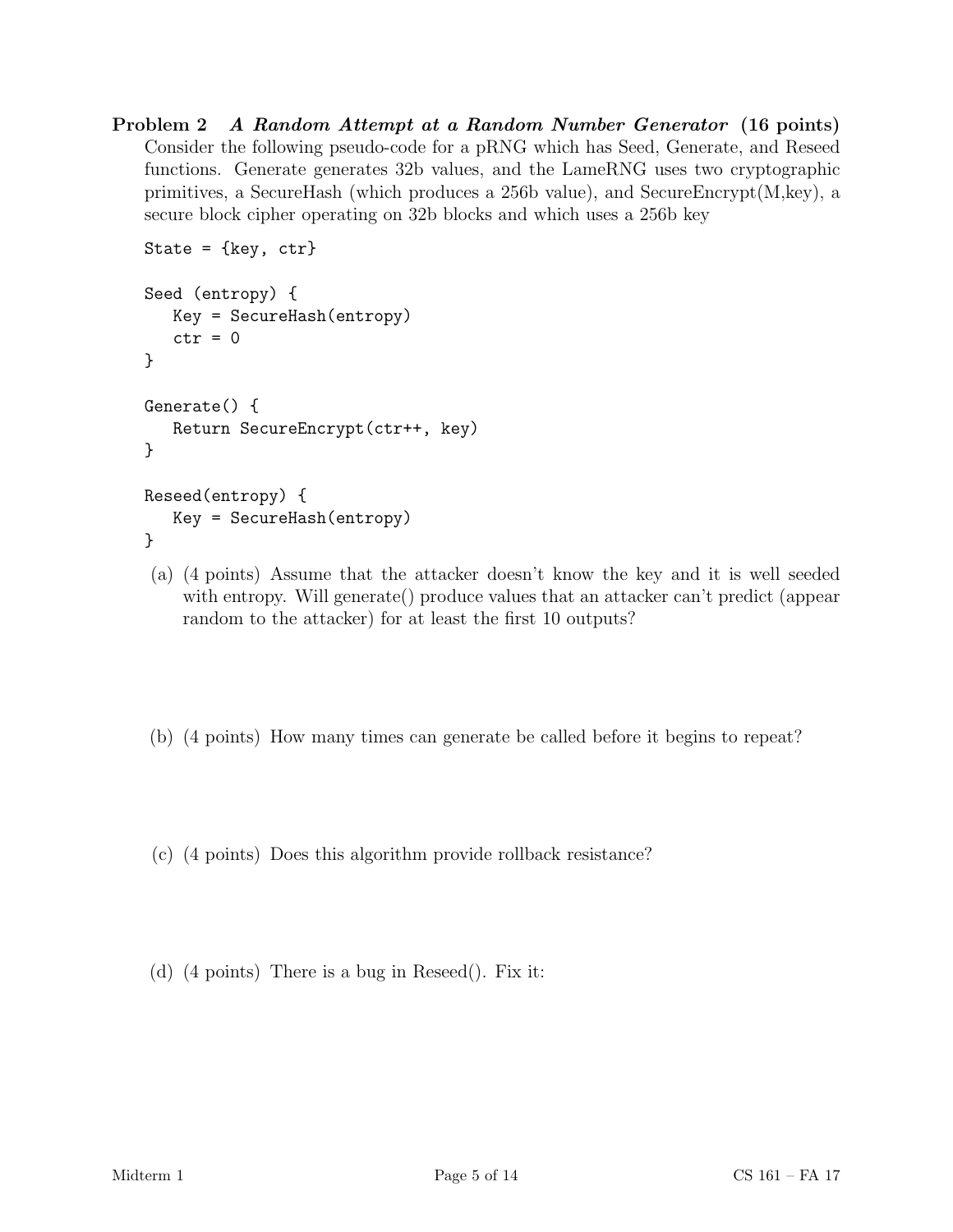# Problem 3 Lets Make a Hash of Things (20 points)

Consider the following small python program designed to select 10 "random" lines from a file and print those out. The time.time() function is assumed to be super-precise, measuring current time with nanosecond resolution, so that if you call it multiple times you will get different values each time. As a reminder % is the old-school python string format operation, and Nick is a bit Old Skool when it comes to Python (so "%s-%i" % ("foo", 32) will return the string "foo-32"), and digest() outputs the sha256 hash of the string as a 32 byte array which, for the comparison operators  $\langle$  and  $\rangle$ , is simply a 256b number.

```
1 \#! / \text{usr/bin/env} python
 2
 3 import has hlib, sys, time
 4
 5 hashes = \{\}6
 7 for line in sys.stdin:
 8 for x in range (10):
 9 \text{tmp} = \sqrt[15]{6} - \frac{5}{1} " % ( line, x)
10 h = h as hlib . sha 256 \, (\text{tmp}) . digest ()
11 if x not in hashes or hashes \lfloor x \rfloor [0] > h:
12 hashes [x] = (h, \text{ line})13
14 for x in range (10):
15 print hashes x \mid 1
```
For all the following questions consider it operating on a sample input file consisting of 100 unique and random lines, 99 of which appear only once and one which appears 10,000 times.

- (a) (4 points) When this program selects 10 random lines, can it ever select the same line multiple times? Why or why not?
- (b) (4 points) What is the probability that the first output is the line which repeats 10,000 times?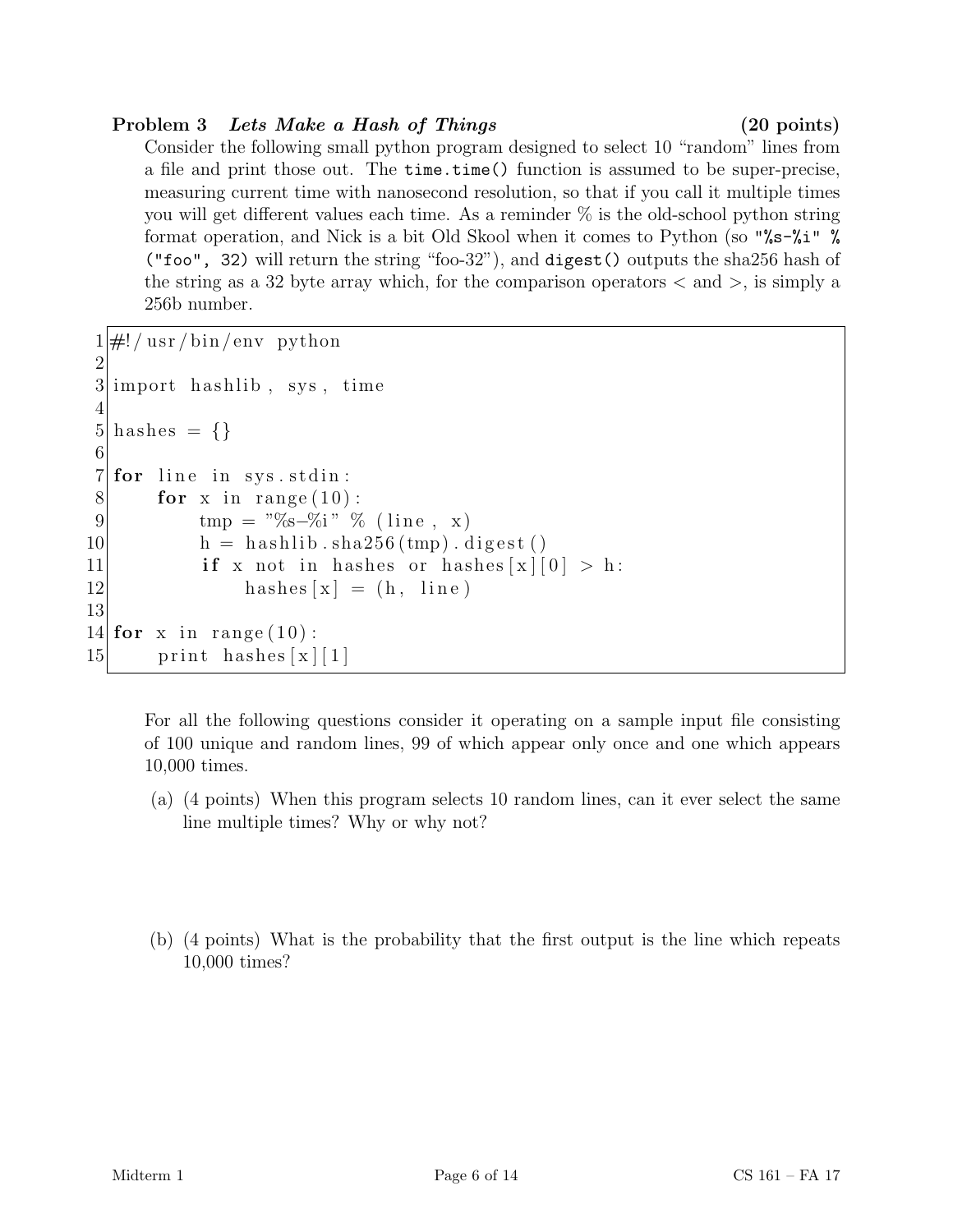- (c) (4 points) What is the probability that the first output is the line which repeats 10,000 times, if line 9 is changed to  $tmp = "\&s-\&s"$  % (line, time.time())?
- (d) (4 points) Consider a version which changes line 11 to if x not in hashes or hashes [x][0]  $\langle$  h:. Both the original program and this version are run on an input file containing 100 distinct lines. What is the probability that both versions output the same first line?
- (e) (4 points) Consider a version which changes line 9 to  $\text{tmp} = \frac{\sqrt{1-\%s}}{\sqrt{5}}$  (x, line) Both the original program and this version are run on an input file containing 100 distinct lines. What is the probability that both versions output the same first line?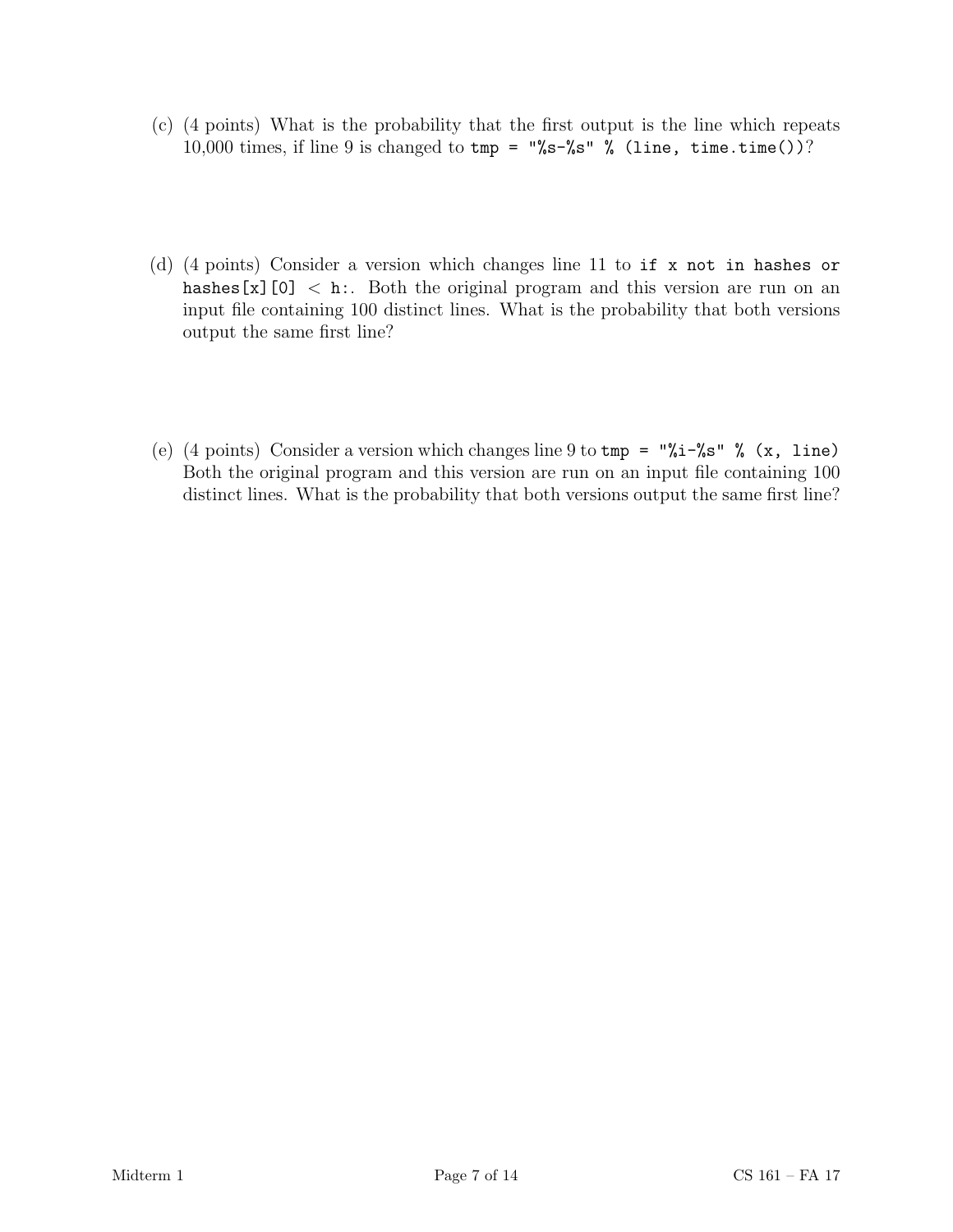# Problem 4 Reasoning About Memory Safety (20 points)

The following code takes two strings as arguments and returns a pointer to a new string that represents their concatenation:

```
1 | char * concat(char s1[], char s2[], int n)2 \mid \{3 int i, j;
4 int len = strlen(s1) + n;5 char * s;
6 \mid s = \text{malloc}(\text{len});7 if (!s) return NULL;
8 for (i=0; s1[i] != ' \0'; ++i)9 s[i] = s1[i];10 for (j=0; s2 [j] := ' \0' \&\& j < n; +j)11 s[i+j] = s2[j];12 s[i+j] = ' \ 0';13 return s;
14 }
```
The function is intended to take two strings and return a new string representing their concatenation of the first string with the first n characters of the second string. If a problem occurs, the function's expected behavior is undefined.

(a) For the three statements assigning array elements, write down Requires predicates that must hold to make the assignments memory-safe:

1. /\* "Requires" for line 9: \* \* \*/  $s[i] = s1[i];$ 2. /\* "Requires" for line 11: \* \* \*/  $s[i+j] = s2[j];$ 3. /\* "Requires" for line 12: \* \* \*/  $s[i+j] = '0';$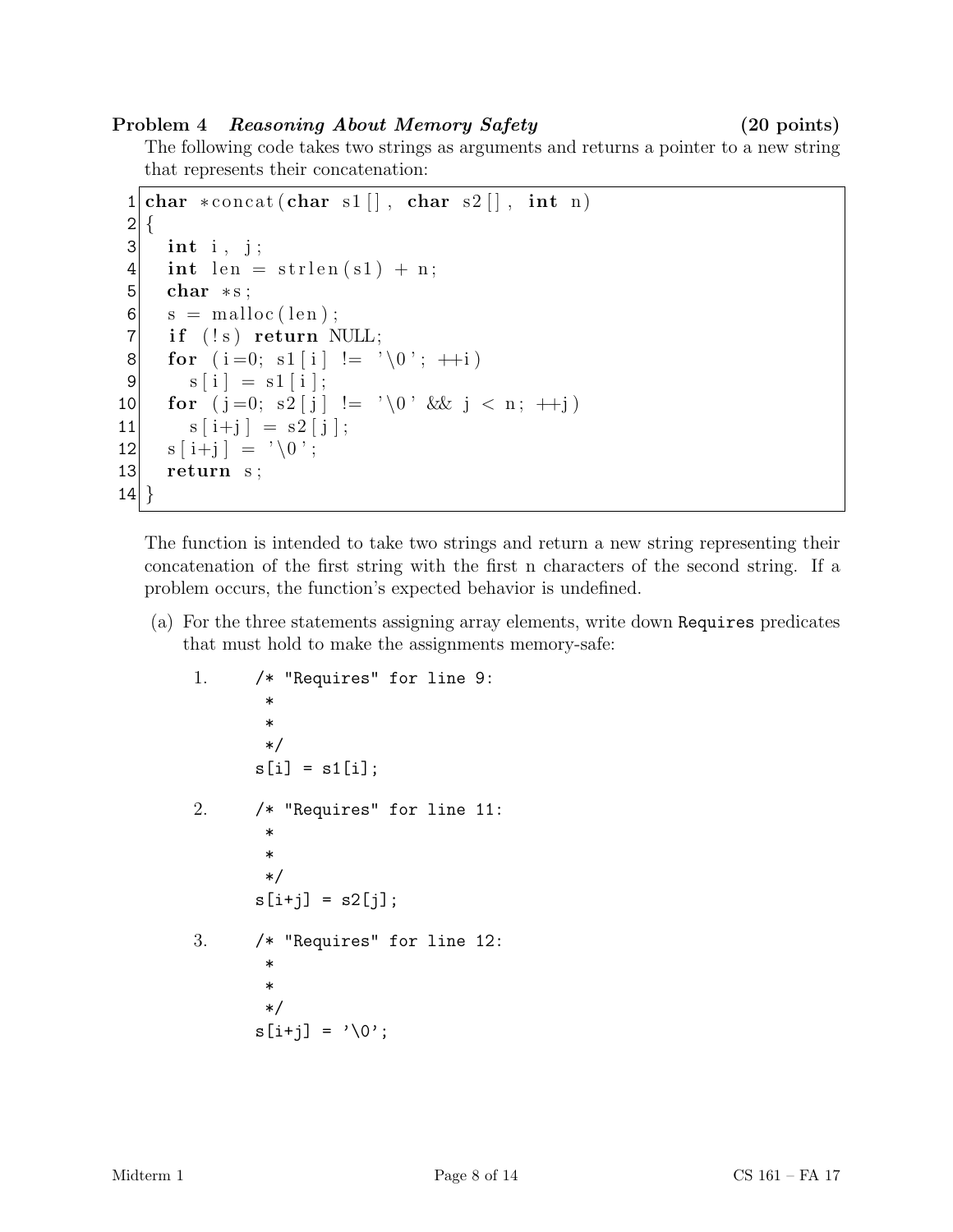(b) Here is the same code again, with more space between the lines. Indicate changes (new statements or alterations to the existing code, plus a relevant precondition for calling the function) necessary to ensure memory safety. Do not change the types of any of the variables or arguments.

```
/* Precondition:
    ∗
    ∗
    ∗/
 1 | char * concat(char s1[], char s2[], int n)2 \mid \{3 int i, j;
 4 int len = strlen(s1) + n;5 char * s;
 6 \mid s = \text{malloc}(\text{len});7 if (!s) return NULL;
 8 for (i=0; s1[i] \equiv \sqrt[3]{0}; +i9 s[i] = s1[i];10 for (j=0; s2 [j] := ' \setminus 0 ' && j < n; +j)
11 s[i+j] = s2[j];12 \vert s \vert i+j \vert = \vert \setminus 0 \vert;
13 return s;
14}
```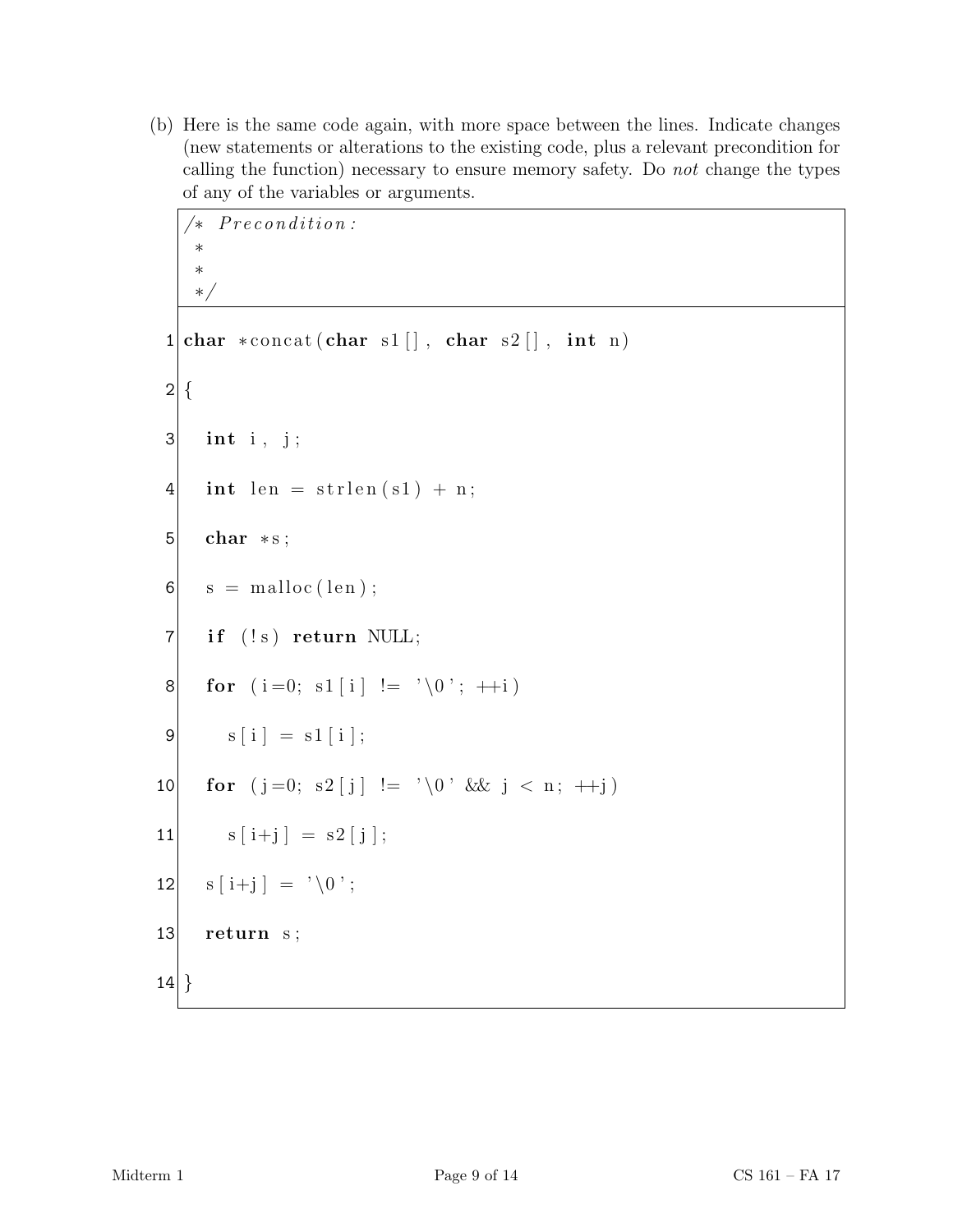### Problem 5 Alternate Feedback (24 points)

The following is a diagram of the FFM (F\*ed Feedback Mode) block cipher mode of encryption. We assume that the block cipher is a secure block cipher with a 128b block size and key size. Yes, indeed, the initial block encrypts the key with itself...



Figure 1: FFM Encryption Mode

(a) (4 points) Draw what the decryption mode will have to look like

(b) (4 points) If you reuse the IV for two secret messages,  $M$  and  $M'$ , both using the same key, producing two ciphertexts  $C$  and  $C'$  seen by the eavesdropper, what can the eavesdroper learn? Assume that the first bit of  $M$  and  $M'$  are different but the rest of the bits may or may not be the same.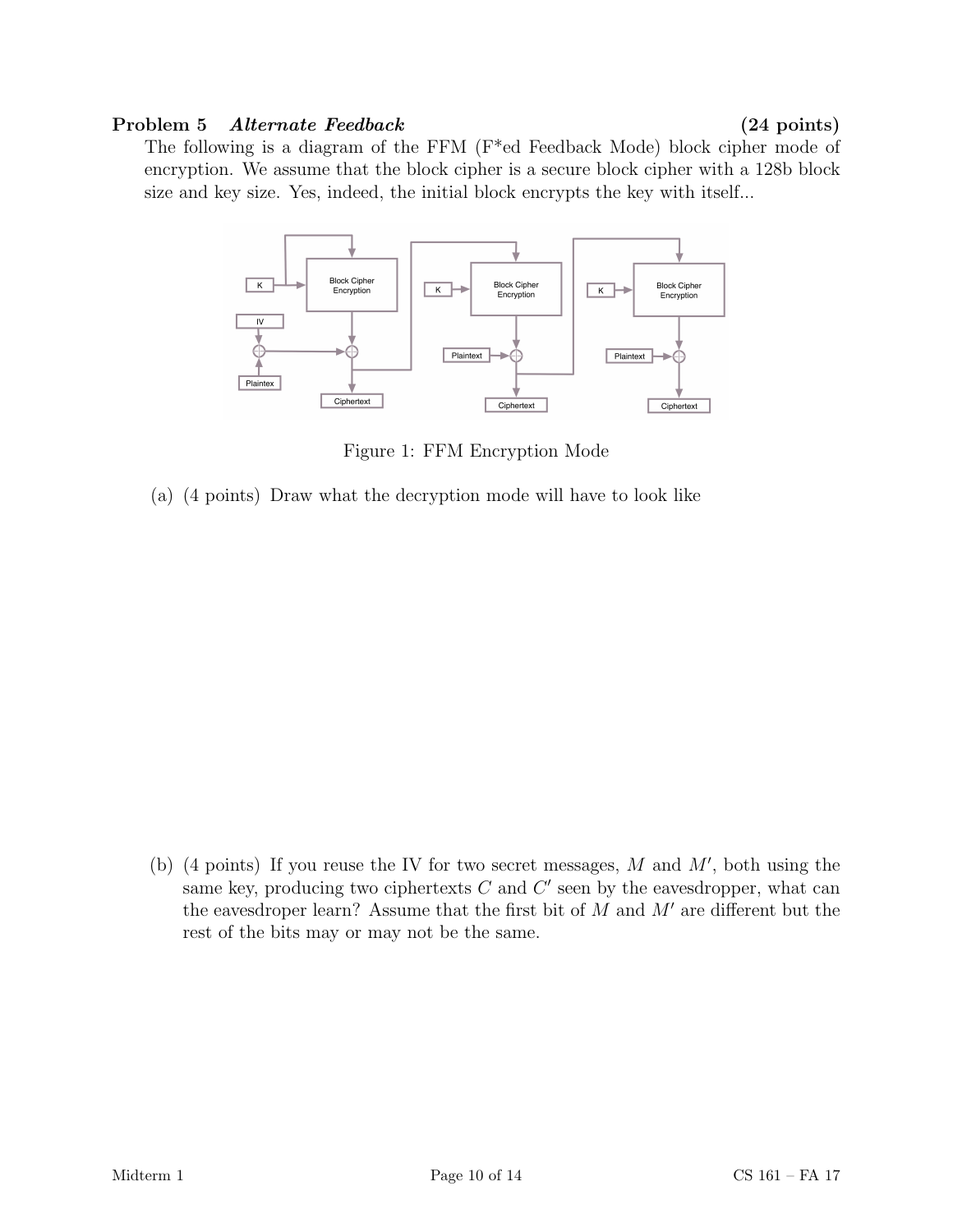- (c) (4 points) If the first bit of the ciphertext is corrupted in transmission after the encryption is complete and then decrypted, which bits of the decrypted plaintext will be corrupted? (Hint: which decrypted blocks are affected by the first block of ciphertext)
- (d) (4 points) Can this encryption algorithm be parallelized?
	- $O$  Yes  $O$  No
- (e) (4 points) Can the decryption be parallelized?
	- $O$  Yes  $O$  No
- (f) (4 points) Is this IND-CPA? Why or why not? (Hint: For IND-CPA, the game can progress multiple times with the same key but a different IV each time and the adversary should still not be able to distinguish which of the two messages is encrypted.)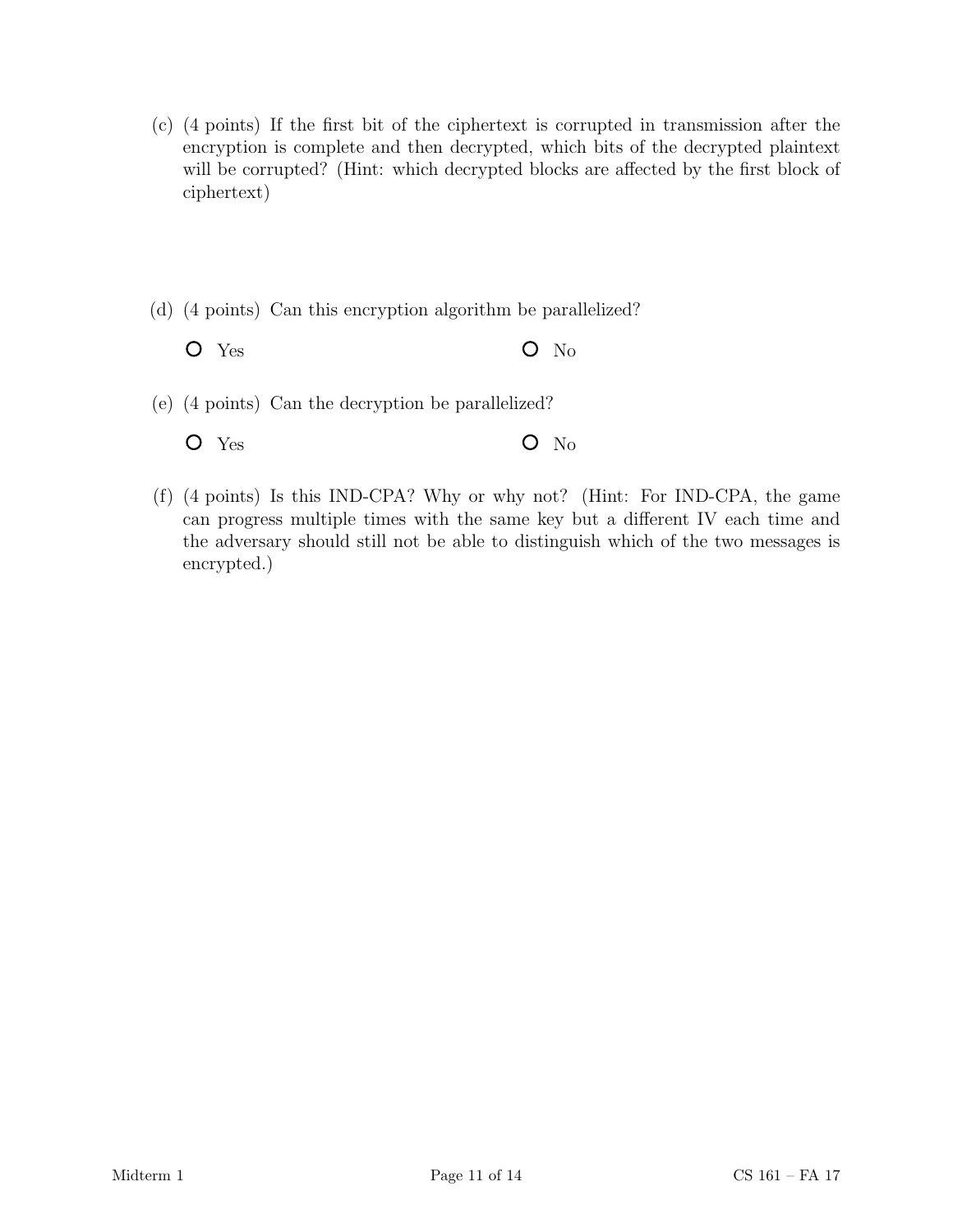# Problem 6 The 68x Architecture (26 points)

Ben Bitdiddle, hack extrodinare, observes that the x86 architecture, where the stack grows down, makes for particularly easy to exploit buffer overflow attacks since a local variable in a buffer grows up to overwrite the saved return address on the stack.

So he proposes the 68x which effectively flips the logic. Rather than having the stack grow down, the 68x has the stack grow up.



Figure 2: the 68x call frame

The idea is that since buffers write up, by placing the saved return address below a vulnerable buffer the attacker can't overwrite the return address.

Keeping the "upside down x86" theme, if there is a stack canary, it is located between the saved EBP and the local variables on the stack and the stack canary, if it exists, is a random 64b value. 68x is also a 32b architecture and, if ALSR is enabled, it needs to align libraries such that each library starts with the lower 16b of its address as all 0s and all libraries need to be located at an address higher than 0x7FFFFFFF.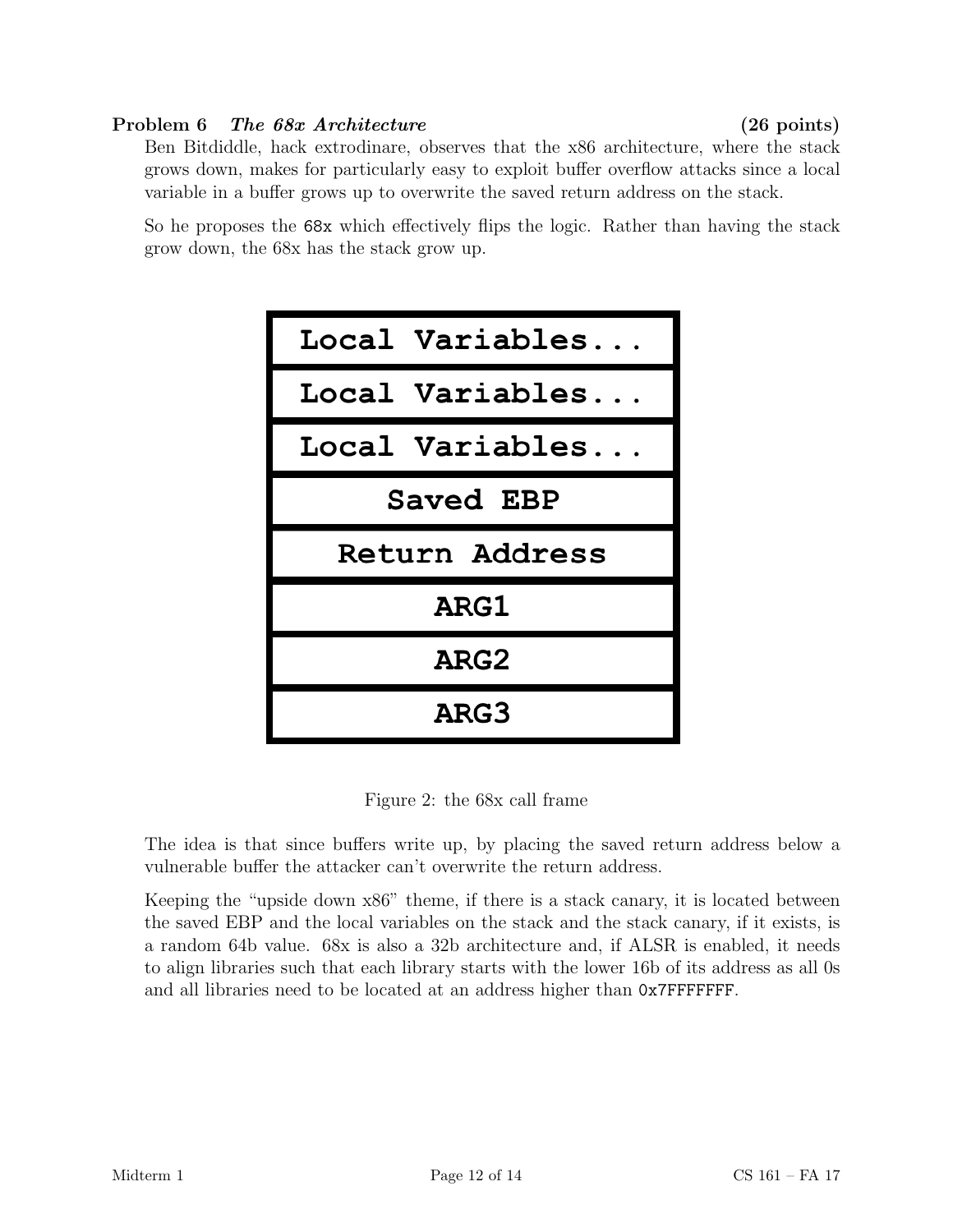Consider the following simple program.

```
void vuln1(){
   char buffer[16];
   gets(buffer);
```
- }
- (a) (6 points) Is the simple program exploitable on 68x with a basic stack overflow when the compiler doesn't use stack canaries? Why or why not? (Hint: What does the stack look like when you call gets())
- (b) (4 points) Can the current location of the stack canary prevent an attacker from changing the return address? Why or why not?
- (c) (4 points) Can an attacker ever hope to "brute force" a stack canary on 68x? Why or why not?
- (d) (6 points) The attacker needs to either know or guess the location of a library when attacking ALSR using return oriented programming (ROP). Under what conditions does 68x prevent the attacker from using this technique? Assume that the target program quickly restarts after it crashes.